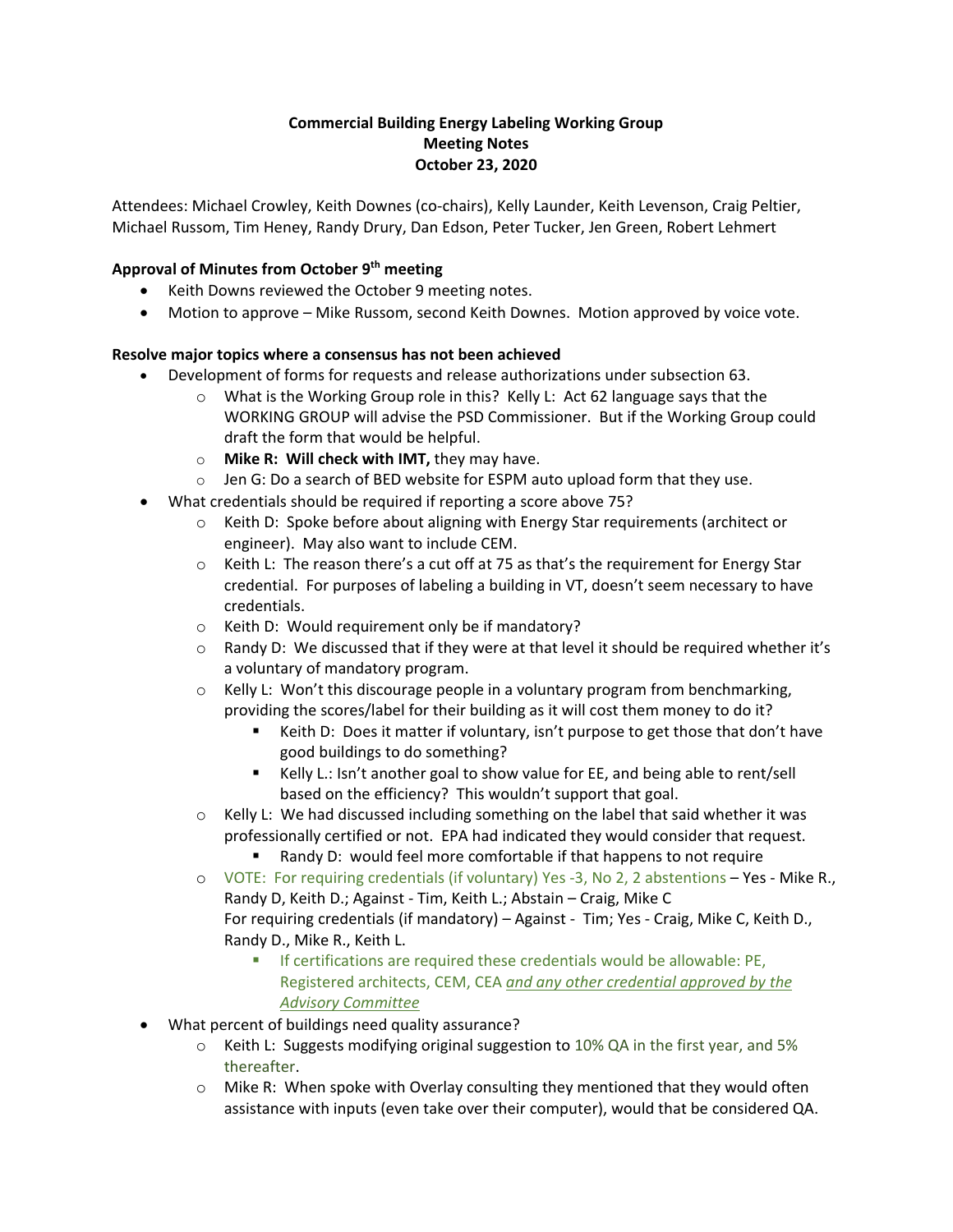- $\circ$  Randy D: Just because they are receiving data entry assistance that doesn't mean the actual information is being checked for accuracy.
- $\circ$  Keith D: 10% for all years seems to high. Like suggestion for 10% in the first year and then lower, like 5%.
- $\circ$  Randy D: When you say Year 1 are you speaking about the first year of mandatory, which would really be year 3? Keith L.: Yes.
- Presuming there is a mandatory labeling requirement for some buildings:
	- $\circ$  Should there be a retrofit requirement or mandatory energy offsets for buildings with low scores?
		- Keith D: NYC has a requirement if the building doesn't meet CO2 requirements, but don't know that any other municipalities or states that are doing this.
		- Mike R: Minimum performance requirements? None in effect right now but DC and one other jurisdiction are planning to do so.
		- What is our charge? We weren't asked to look at minimum performance standards in the legislation. This could also be a poison pill if included. Craig P: I am a hard no if there are minimum performance requirements. Keith D and Keith L opposed as well.
		- Robert L: The Climate Comm. might weigh in on this. But fine not to include now.
		- Unanimous agreement to not include performance requirements recommendation.
		- Mike R: Not a recommendation, but should we point out other jurisdictions that are considering? Keith D: Doesn't object to that as long as it's clear it's not a recommendation. Mike C: Can you send language regarding? **Mike R will draft language**.
	- $\circ$  Should some buildings (new construction, schools or government owned buildings) have different voluntary/mandatory thresholds?
		- Keith D: For example, Boulder, CO has a requirement for government owned buildings to do labeling for a certain size. For new construction, required to do labeling if 10,000 sq ft or above, and everyone else if over 20,000 sq ft.
		- Mike R: They are considering a change to exempt state buildings.
		- Keith L: If part of the value is in real estate transactions, government buildings don't really change hands.
		- Dan E.: Difference between labeling and utilizing ESPM for benchmarking. Label may be more important in sales, but benchmarking educates building facility people on what is going on in their building. Perhaps include a description of what other jurisdictions are doing rather than a recommendation?
		- Mike C: We have a description of mandatory vs. voluntary and could add to that section.
	- o Which buildings would always be voluntary?
		- Keith D: we have previously discussed having a threshold that it would never be required – 10,000 sq ft.; IMT suggested 20,000 sq ft. saying it is not costeffective below that.
		- Mike C: Database shows 6,300 buildings between 10,000 sq ft. 5,000 sq ft -43% below 5,000 sq ft. So there may be something wrong with the database.
		- Randy D: Looks like about 30,000 buildings would be under 10,000 sq ft; 37,204 would be under 20,000 sq ft.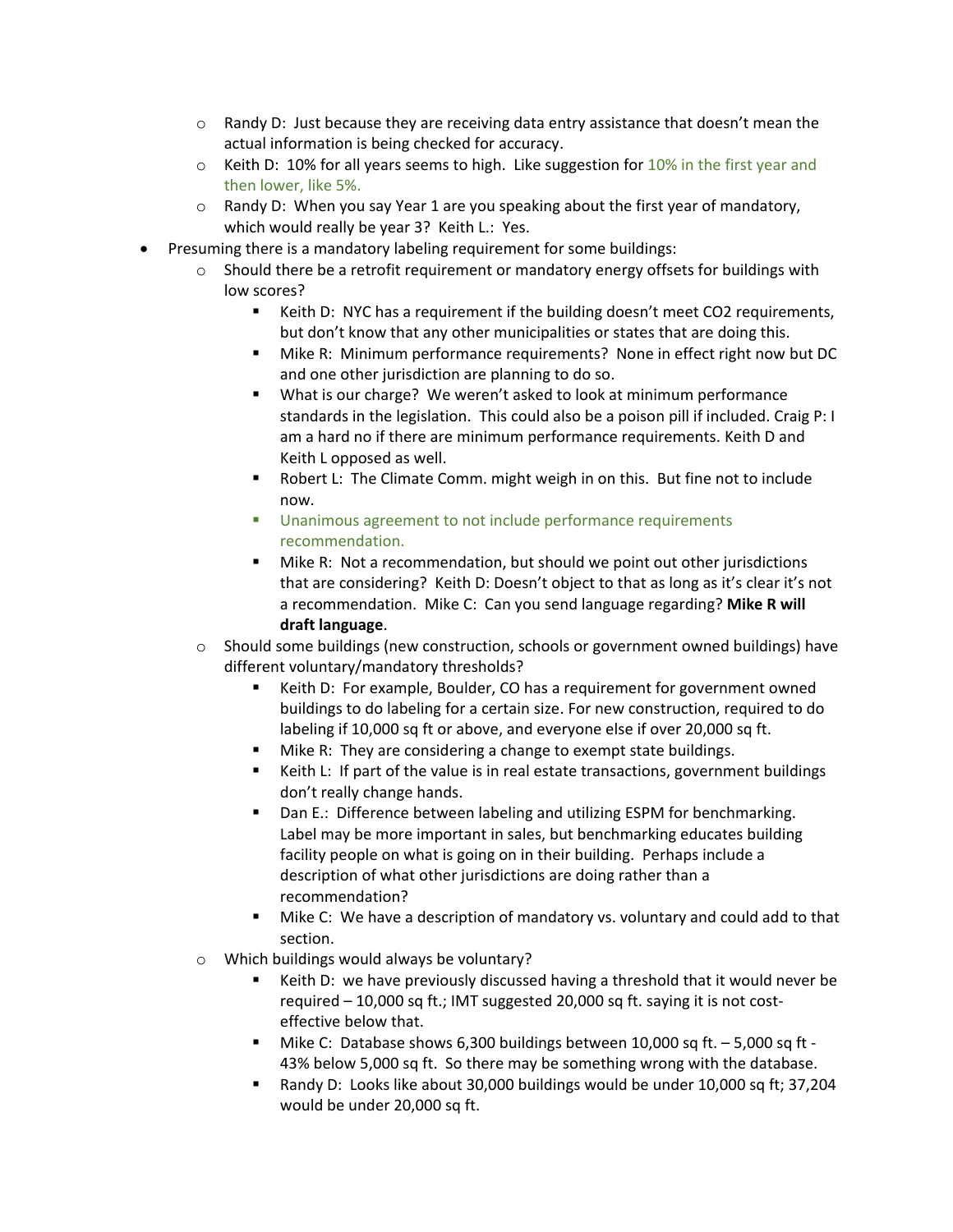- Randy D: wasn't there a level at which you couldn't utilize ESPM?
	- Dan E: You can put in any size building, but there might be a limit at which you can get a score, but no threshold for benchmarking. From their perspective you look at a building much differently if they are 5,000 sq ft or below in terms of cost-effectiveness. Often costs as much as a bigger building but don't achieve the energy savings.
- Craig P: Could start with bigger buildings (10,000 sq ft) first and then could lower the threshold as the program gains more experience.
- Dan E. support the 10,000 sq ft threshold
- Mike R: Suggest empowering the Advisory Comm. or Commissioner to adjust the threshold.
- o Should there be a physical label on buildings with mandatory labeling?
	- There is consensus on public reporting of benchmarking data.
	- Tim H: How would this work? Doesn't seem practical. Already a requirement that the RBES is affixed to the electrical panel and we rarely find them.
	- Keith D: There is better adherence to the energy code label being posted in commercial buildings than in residential buildings. KD is against having a physical label
	- Mike R: Thinks a physical label could be sent to the building owner and if they want to post it that would be their choice.
	- Craig P: Agree, a label should be produced and if they choose to post it fine.
	- Consensus on not requiring any labels that are generated to be posted.
- o What would be the proposed phase-in schedule?
	- Keith D: Like the schedule, but think year 3 should be at minimum 100,000 and could be higher, like 125,000 or 150,000. Maybe target about 300 buildings in the first year.
	- Start at 125,000 square feet in year 3.
- o Once mandatory, how often would the ESPM score need to be updated?
	- Keith D: Prefers every 3 years.
	- Mike R: Prefers every year, but could agree to 3 years.
	- Keith D: should we just include the options and not make a recommendation?
	- Tim: Would remove score and just say update ESPM
	- Keith D: So the report will lay out the options of 1 or 3 years updates.
- o What would be the penalty of not labeling?
	- Keith D: What kind of enforcement or penalty, or do we even want to get into that? Or can just lay out what other jurisdictions do?
	- **Mike R**: **will pull out what other jurisdictions are doing and send to Mike C**.
- Should there be a mandatory building labeling requirement?
	- $\circ$  Mike R: OK with Mandatory, but only reporting every three years, as well as phased implementation would make the requirement more palatable.
	- $\circ$  Vote for or against a mandatory program, which doesn't have any performance improvement requirements, it would be equally applied to all building types, it would be voluntary for 10,000 sq ft and below, no label will be required, there would be a phased in schedule as previously discussed, it's not clear if the requirement would be every year or every 3 years.
		- Vote on Mandatory program: 4 Yes, 2 No, 2 abstentions: Yes Mike R. (for reporting every three years) Randy D, Craig P., Keith D; No – Tim H, Keith L ;